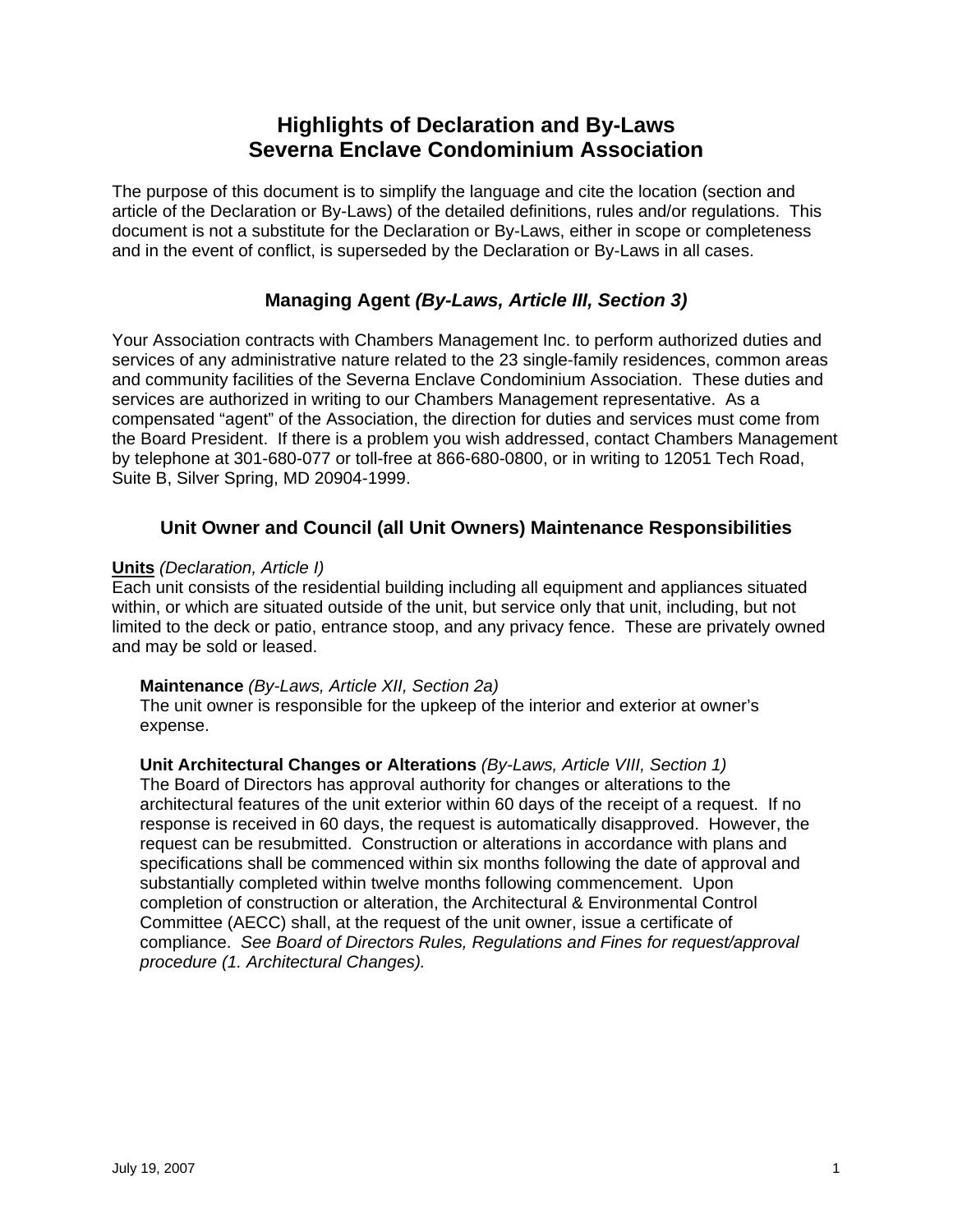#### **General Common Elements** (*Declaration, Article II)*

General common elements include all the common elements other than the Limited Common Elements.

#### **Maintenance** *(By-Laws, Article XII, Section 2b), (Declaration, Article VI)*

The Council is responsible for the maintenance, including mowing and pruning of the lawn or landscaped area which is part of the general common elements as well as the streets in the Condominium*. Note: The lawn and landscaped area referred to in this section are those shown in the master landscape plan. Any plantings or improvements in the common area that are made by the unit owner must be approved by the AECC as set forth in the Board of Directors Rules, Regulations and Fines (1. Architectural Changes). The Council is not responsible for the care and maintenance of these improvements.* 

#### **Limited Common Elements** (*Declaration, Article II)*

Limited Common Elements consist of the five-foot landscaping area around each unit, the driveways, the walkways leading up to each unit, and the cluster mailboxes. The unit owner does not own these elements but has exclusive use of them.

#### *Maintenance (By-Laws, Article XII, Section 2b)*

Limited common elements appurtenant to an owner's unit shall be maintained, repaired and kept in good order and in a sanitary and safe condition by unit owner at his expense. However, the Council is responsible for keeping driveways and walkways leading up to the units free of ice and snow as well as maintaining the cluster mailboxes.

## **Use Restrictions/Parking**

Only passenger vehicles may be parked in Severna Enclave. Commercial vehicles (i.e., those so titled/tagged, and/or displaying permanent/removable lettering), and all other types of motorpowered or towed vehicles, including trailers, campers and boats are prohibited on any of the common elements. Motorcycles shall only be parked in the garages of the units. *(By-Laws, Article VII, g)* 

Automotive repairs are not to be made to vehicles in the street or any common areas. *(By-Laws, Article VII, g)* 

No vehicle belonging to any owner, resident or to any guest shall be parked in a manner which unreasonably interferes with or impedes ready vehicular access to the parking of any other unit. *(By-Laws, Article XIII, Section 2)*

Inoperable vehicles or those which are not properly registered and licensed shall not be permitted to park on any common element (including driveways) of the community. After a reasonable attempt at notifying the owner to remove such a vehicle, the vehicle shall be towed the owner's expense. *(Article XIII, Section 3.)*

## **Trash/Recyclables** *(By-Laws, Article VII, Section 3i)*

Currently, our trash is removed on Tuesday and Friday mornings by Anne Arundel County. Recyclables are picked up on Friday. Please observe the following:

• Place all trash in secure, durable trash containers. Paper and plastic bags are not to be used.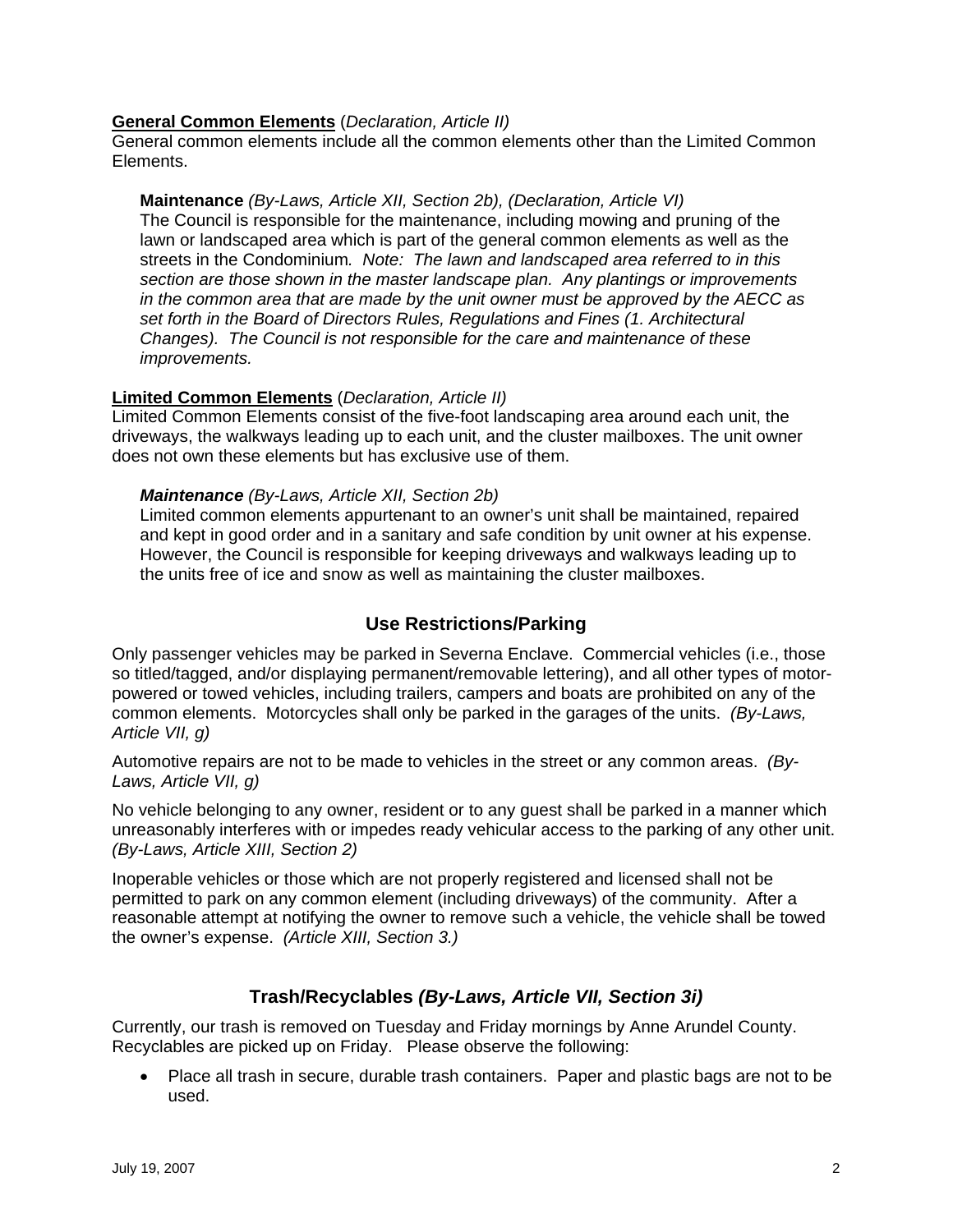- Storage of trash or garbage of any kind shall not be permitted on any of the common elements.
- Trash containers may be placed out the evening before the collection day but must be removed by the evening of the collection day.
- All yard waste must be put out for recycling on Friday according to County rules.
- Bulky items (e.g., chairs, sofas, tables, tires, wooden crates, metal stands, etc.) will not be picked up on the regular trash days. Owners are to arrange for the free removal of these items, by appointment, by contacting the County Bulk Trash Removal at 410-222- 6100.

## **Pets** *(Bylaw, Article VII, Section 3e)*

Pets shall not be permitted upon the general common elements of the Condominium unless accompanied by an adult and must be leashed.

All pets shall be licensed and inoculated as required by law.

The Board of Directors shall have the right to order any person whose pet is a nuisance (i.e., barking dogs) to remove such pet from the Condominium after affording the unit owner the right to a hearing. In the event of a dangerous animal, the Board shall not be obligated to provide a hearing, but work with the proper governmental authorities to have the animal immediately removed from the property.

## **Leasing** *(By-Laws, Article VII, Section 3o)*

Leasing a residence by the unit owner is permitted. Lease may not be less than 12 months.

An owner who leases his unit shall be required to execute, along with the tenant, a third party lease addendum provided by the Board of Directors to include the provisions *(found on page 24 and 25 of By-Laws)*. Owners of record continue to have ultimate responsibility for adherence to the Severna Enclave Condominium Association rules and regulations and to inform any tenants accordingly.

A copy of lease and third party lease addendum must be forwarded to the Board of Directors within 15 days after being executed.

## **Aesthetics**

There shall be no obstruction of any common elements. Nothing shall be stored by any unit owner upon any of the common elements, except that appropriate patio furniture may be placed upon decks and patios by the owners of the condominium units. *(Bylaw, Article VII, Section 3b)*

Except signs as may be posted by the Council for promotional purpose, traffic control or the like, no signs of any character shall be erected, posted or displayed by condominium unit or common elements without prior written consent from the Board of Directors. *(By-Laws, Article VII, Section 3f)*

No part of the common elements shall be used for commercial activities of any kind (e.g., yard, garage, or patio sales; commercial vehicles; etc.) *(By-Laws, Article VII, Section 3h)*